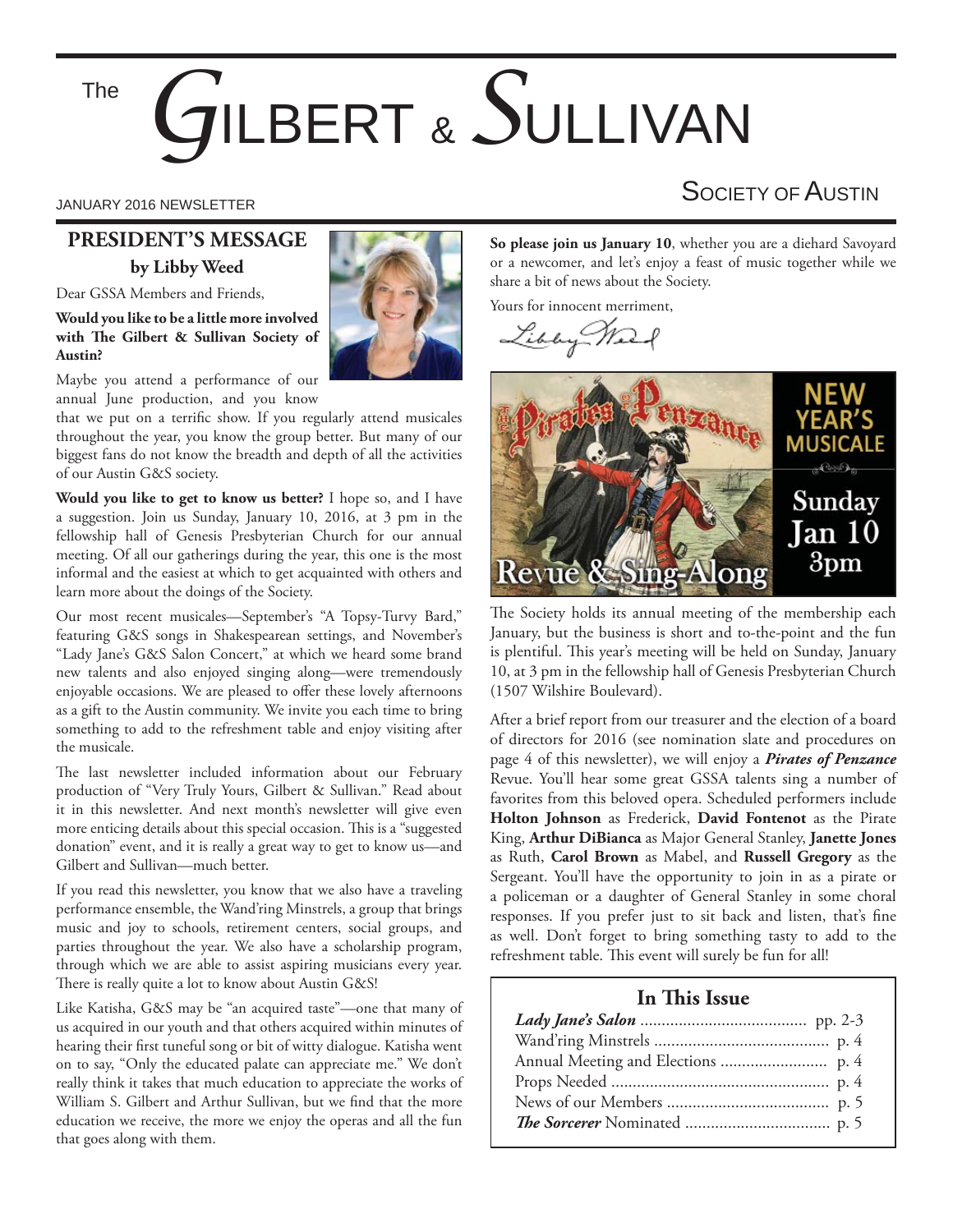#### **Lady Jane's Salon by Rosa Mondragon Harris**



On Sunday, November 8 at 3 pm, 82 people gathered for the Gilbert & Sullivan Society of Austin's second musicale of the season, at the Iva Worley Barton Theater at Brentwood Christian School. The sunny afternoon promised to be a fun one, as the format of the day's program would be different from previous

musicales. That day would be an "open mic" gathering held by none other than the Duchess of Dunstable!

G&S President **Libby Weed** welcomed the afternoon's attendees and gave us the background on the event that Lady Jane had invited us to. You might remember that Lady Jane married the Duke of Dunstable at the end of *Patience*. Since her nuptials, our Lady Jane's dull and grey life has blossomed into a garden of social gatherings and parties. She has become quite the hostess, holding salons on a regular basis. While the Duke is abroad entertaining ambassadors and handling Parliamentary matters, the Duchess has decided to throw a Salon Concert in the very large parlor of Dunstable House. She has invited several of her favorite musician friends to perform, and she also invited anyone who wishes to sing any pieces from the G&S repertoire to join in on the festivities. Lady Jane also procured hats that would be available for purchase after the concert.

Our hostess, Lady Jane **(Janette Jones)**, appeared and greeted her guests, telling us that she is looking forward to hearing the song selections chosen by everyone. She asked for any last minute volunteers who would like to sing and then placed each name into one of two hat boxes – one with the ladies' names and another with the names of the gentlemen. To add some suspense to the day's lighthearted occasion, Lady Jane told us that she would choose one name at a time, alternating between the two hat boxes, beginning with "ladies first." Who would be the first person picked from the hat box?

Megan Sherrod's name was called and she began our concert with "When a merry maiden marries" from *The Gondoliers*. We were delighted to be joined that afternoon by two guests from Dallas Opera. **Christopher Leach**, one of our visitors, next offered us "Oh, is there not one maiden breast" from *The Pirates of Penzance*. In an amusing coincidence, the next song was from the same G&S opera as **Rachel Silver** was called upon to sing us her selection, "Poor wand'ring one."

The afternoon was off to a lovely start, and the next person chosen offered us a selection that several in the audience had not heard before. David Treadwell sang "The Elements Song" by musical humorist Tom Lehrer. Written in 1959, the song recites the names of all the chemical elements known at the time of writing, up to element number 102, nobelium. The song is sung to the tune of "I am the very model of a modern Major-General" from *The Pirates of Penzance.* After David's mirthful rendition, Lady Jane led everyone in singing "I'm called Little Buttercup" from *H.M.S. Pinafore***.**  The next name was **Carol Brown**, who performed another piece from *H.M.S. Pinafore*, "The hours creep on apace." In our only duet of the day, **Alissa Roca** and **Christopher Leach**, our visitors from Dallas, sang "Oh, admirable art" from *Utopia, Limited.*  Steven Long next sang "Oh, better far to live and die" from The *Pirates of Penzance*.

As more gentlemen than ladies had volunteered to sing in her concert, Lady Jane proceeded to choose another gentleman to come forward to sing the next selection: Gary Preuss offered us "Rising early in the morning" from *The Gondoliers*, the second and last selection of the day from our upcoming 2016 Grand Production. Rosa Harris followed with "Alone, and yet alive" from *The Mikado*. Coincidentally, the next two singers had both chosen songs from *Patience.* **Mark Long** sang "A magnet hung in a hardware shop," followed by **Alissa Roca**, who performed "I cannot tell what this love may be."

As names continued to be drawn, **Bill Hatcher**, decked out in a fine blue coat, sang "When Britain really ruled the waves" from *Iolanthe*, followed by **Jamieson Taylor** with "If somebody there chanced to be" from *Ruddigore*. **Robert L. Schneider** sang "When I, good friends, was call'd to the Bar" from *Trial by Jury*, complete with enthusiastic participation from the audience on the chorus part. Wayne Davis, our final soloist of the afternoon, sang "Fair moon" from *H.M.S. Pinafore*.

Lady Jane and Libby gave thanks to all of the guests who sang for us as well as to our wonderfully talented pianist **Jeanne Sasaki**, assisted by page-turner **Kristin Gengler**. To conclude our musicale, Steven Long sang the Pirate King's lead-in to "Hail, Poetry" from The Pirates of Penzance. The audience joined in, and then sang "Now to the banquet we press" from *The Sorcerer* to close the concert.

The audience proceeded to the lobby for refreshments, mingled with the singers, and viewed Lady Jane's array of hats for purchase. Many tried them on, deciding which fit his or her style and personality best. I left the musicale with a light and summery black hat–a charming memento from a lovely afternoon!



*above, Roberta Long sells hats from Lady Jane's closet below, Eve Schwartzman, Libby Weed, and Janette Jones model some of the hats*

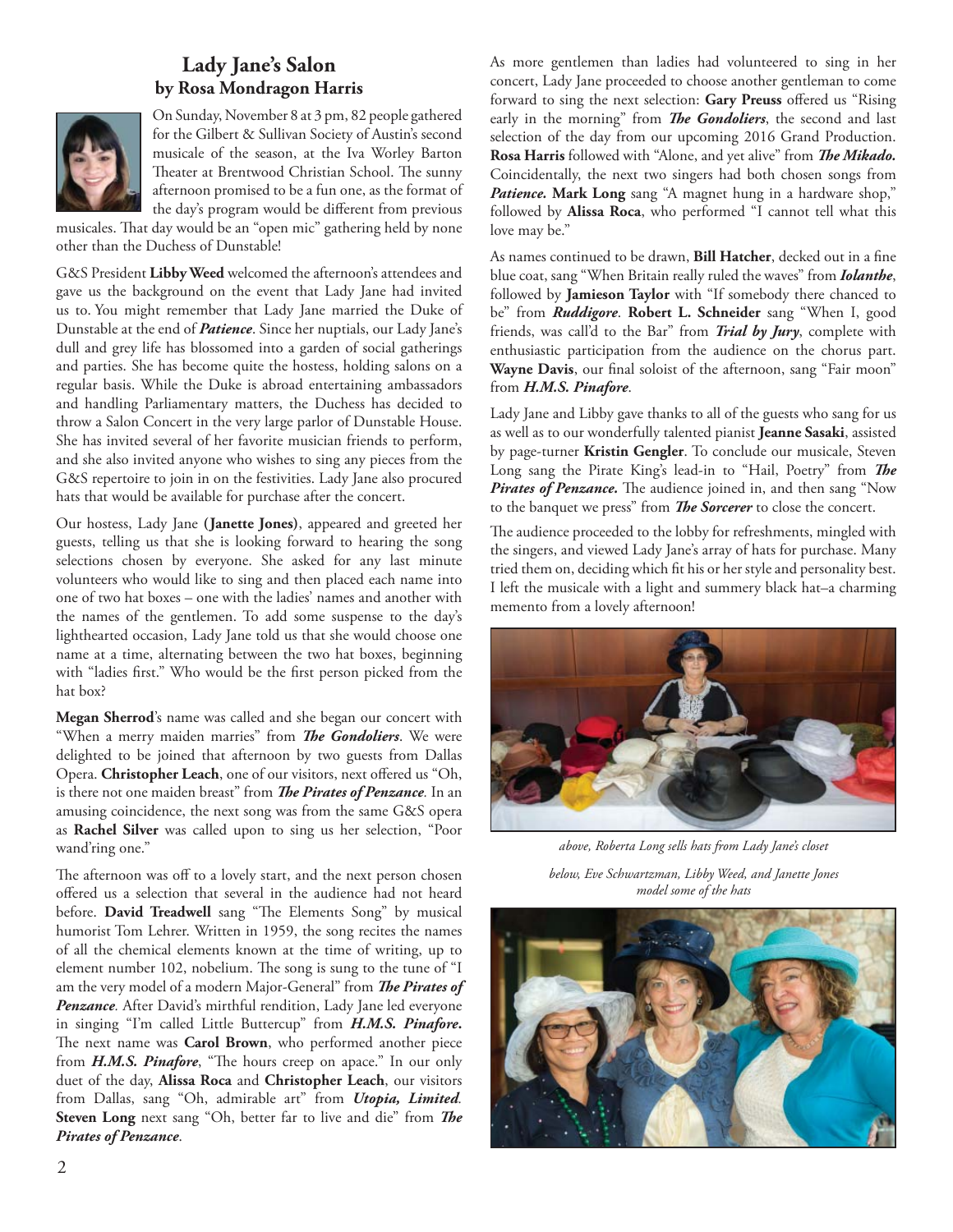**Lady Jane's Salon**<br>photos of the event courtesy Steve Schwartzman see mo





 *photos of the event courtesy Steve Schwartzman see more at* **gilbertsullivanaustin.smugmug.com**



Janette Jones Megan Sherrod Christopher Leach Rachel Silver





David Treadwell Carol Brown Steven Long Gary Preuss









Rosa Mondragon Harris Mark Long Mark Hong Alissa Roca Bill Hatcher













Jamison Taylor Robert L. Schneider Wayne Davis *pianist* Jeanne Sasaki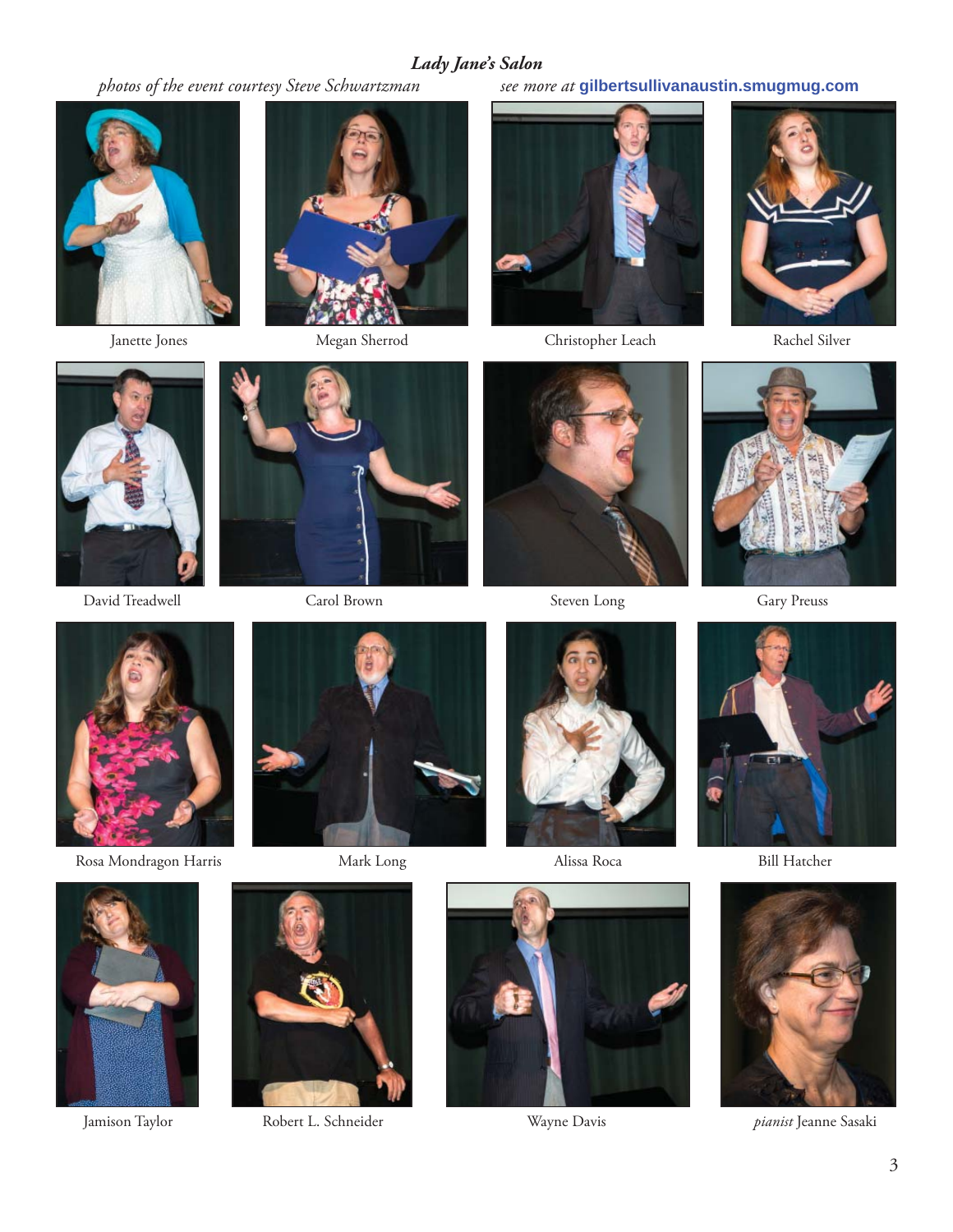### **Wand'ring Minstrels**

The GSSA's Wand'ring Minstrels are busy rehearsing for their December 13th Christmas Show at Westminster.

If you would like to have the Wand'ring Minstrels perform at your school, retirement center, civic club, business meeting, or private party, please see the web site, **www.gilbertsullivan.org,** for information, or contact Robert Schneider at **minstrels@gilbertsullivan.org**.







The Bright Horizons Group at Emmaus Catholic Parish recently en*joyed the visit by the GSSA's Wand'ring Minstrels (l-r): Robert L. Schneider, Martha Mortensen Ahern, Katie Schneider, and Janette Jones*

## **Annual Meeting and Elections**

Our Society will elect a Board of Directors for the calendar year 2016 at our Annual Meeting on Sunday, January 10, at 3 pm. **Please come** to this important gathering in the Fellowship Hall of Genesis Presbyterian Church, 1507 Wilshire Boulevard.

**Andy Heilveil**, Chair of the Nominating Committee, was successful in securing the agreement of the twelve current members of the Board of Directors to continue their service in 2016. These nominees are:

| Diane Radin              |
|--------------------------|
| Robert L. Schneider      |
| <b>Charles Smaistrla</b> |
| David Treadwell          |
| Libby Weed               |
| Dave Wieckowski          |
|                          |

Additional nominations will be accepted from the floor; selfnomination is permitted. (Of course, nominees must be members.) Each paid-up member is entitled to a number of votes equal to the number of Directors to be elected, but is not permitted to vote more than once for a given candidate. The candidates receiving the most votes are elected. In accordance with our by-laws, officers are elected by the Board during their first meeting after the Annual Meeting.

After elections are concluded, the meeting will continue with our *Pirates of Penzance* Revue (see page 1).

### **Props Needed for Musical Production**

**Ralph MacPhail, Jr.**, and **Bill Hatcher**, our Artistic Director and Production Manager respectively, are looking for several items that will be needed for our February 21 production of *Very Truly Yours, Gilbert & Sullivan*. They have provided this list in hopes that our members may be able to help.

- A wooden Victorian podium with a single standard. The single standard would be a post or column which is narrow enough not to hide the speaker's body. We could use as many as three and they don't have to match.
- Three matching academic robes, but not black. A high school graduation robe would be fine as long as it is not black.
- Two "dance" parasols which should match in size but not color. These aren't umbrellas but rather something that would be seen in a dance show with long handles and a relatively small diameter top.
- Two cameras which look old enough to be from the 19th century.

If you have any of these items and are willing to lend them to our production, please call Bill Hatcher at (512) 771-1115. Thanks!

*At the* **Lady Jane's Salon** *musicale, President Libby Weed reminds guests to purchase the official Gilbert and Sullivan Society of Austin 2016 Calendar*

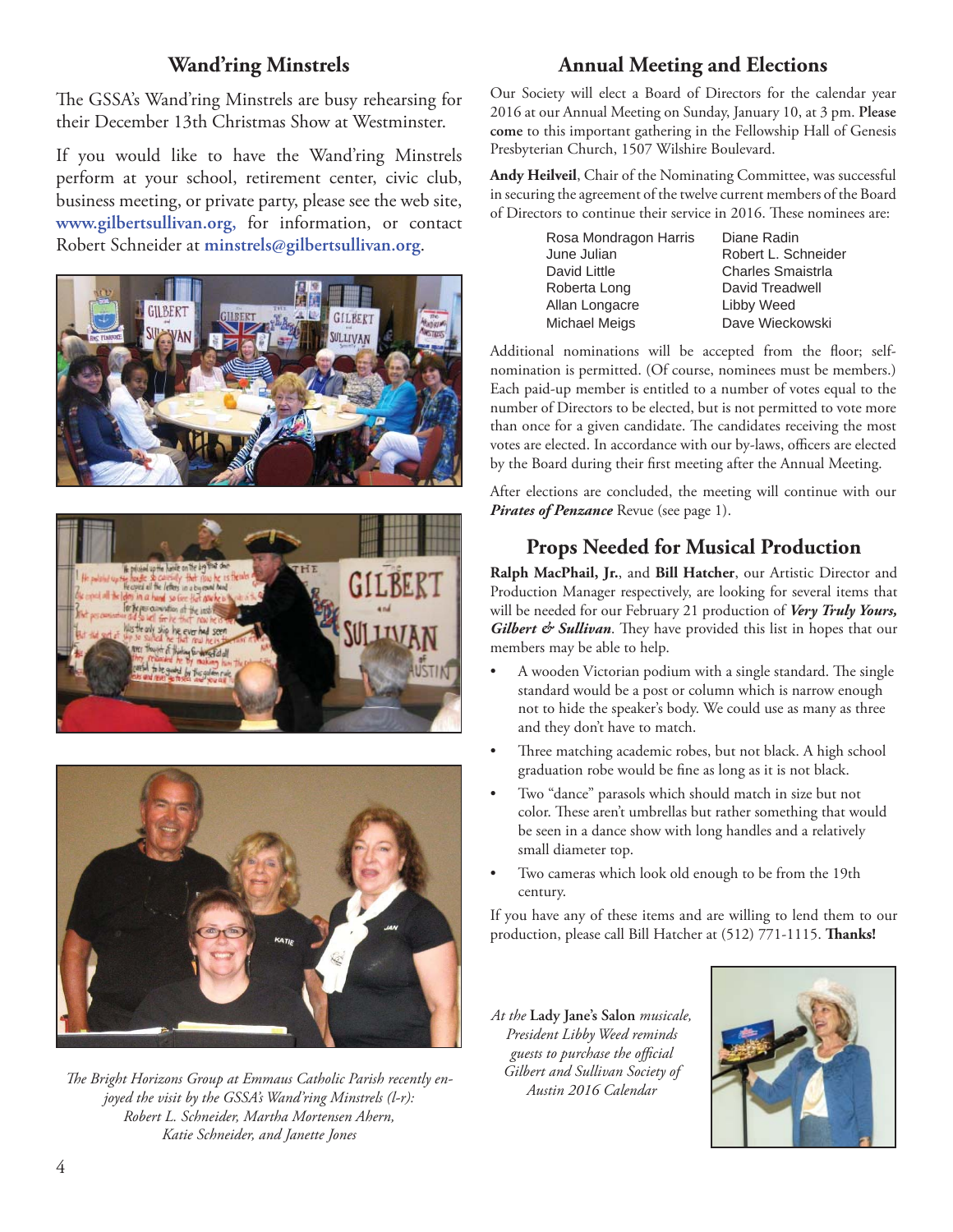#### **NEWS of our MEMBERS**

Artistic Director **Ralph MacPhail, Jr.** will return to Bryan, Texas, on Friday, February 26, to give a pre-performance talk at St. Michael's Episcopal School. The event is an opening-night gala for the school's 38th annual G&S production: *Ruddigore; or, The Witch's Curse*. (Information and reservations: **www.stmes.net/operetta**; (979) 822- 2715; mary.brown@stmes.net.)

On Thursday, November 11, one of 3M Austin's most prolific volunteers received 3M's highest service leadership award, the 2015

3Mgives Volunteer Award. GSSA member **Dave Gutman** is one of only 30 3M employees in the world to receive the award this year for improving and enriching lives in their local communities.

For more than a dozen years, Gutman has provided one-on-one mentoring, coaching and financial support to the students of Wooten Elementary School in Austin. He is an accomplished potter, and a percentage of the money raised by selling his art buys clothing,



shoes and umbrellas for Wooten students in need. In 2014 he funded low-income student athletes to participate in state meets. He also was instrumental in fundraising for and organizing a mobile pottery workshop for weekly after-school classes.

For 11 years, Gutman has designed and contributed pottery to the Austin Empty Bowl Project fundraiser, benefiting the Capital Area Food Bank. He promotes and donates funds for the Austin Chamber Music Center and the Balcones Community Orchestra. He also occasionally works with students promoting science, technology, engineering and math for Discover Engineering. And he volunteers, promotes and supports the Austin Cactus and Succulent Society and the Gilbert and Sullivan Society of Austin.



#### MEMBERSHIP FORM

We encourage you to join our Society. If you are a member, please check your membership renewal on the top of the mailing label. If expired or near expiration, your membership needs to be updated! To correct your address, renew your membership, or become a member, complete this form, and mail it to us with your check, payable to "GSSA," or call to join (512) 472-4772 (GSSA).

Please check a membership category:

**Individual** (\$20-\$29)

**Family/Group** (\$30-\$49) **Patron** (\$50-\$99) П **Grand Duke or Duchess** (\$100-\$249) П

**Major General** (\$250-\$499)  $\Box$ **Pooh-Bah** (\$500-\$999) П

**Pirate King** (\$1000-\$2499)

**Savoyard** (\$2500 & up)

| Does your company match donations?        |
|-------------------------------------------|
| I'd like to volunteer. I'm interested in: |
|                                           |

We are proud to list our members in our programs, but if you would prefer NOT to be listed in our programs, please check here:  $\Box$ 

#### *The Sorcerer* Receives Central Texas Excellence in Theatre Nominations for Alexandra Reilman, Ralph MacPhail, Jr., and Jeffrey Jones-Ragona

The nominations for the Central Texas Excellence in Theatre Awards are gathered by Austin theatre writers from Austin Entertainment Weekly, Central Texas Live Theatre and Broadway World Austin. Our 2015 summer grand production of *The Sorcerer* received three nominations: **Alexandra Reilman** for Best Actress in a Musical; **Ralph MacPhail, Jr.**, for Best Direction of a Musical; and Jeffrey **Jones-Ragona** for Best Music Direction. Also, GSSA Board Member **Michael Meigs** was nominated for Outstanding Contribution to Central Texas Theatre. Winners of the awards will be announced in January, 2016.

#### **Send Us Your News!**

The next newsletter should arrive around the beginning of February; the deadline for submissions is January 12. Please send your news to news@gilbertsullivan.org. Thanks!